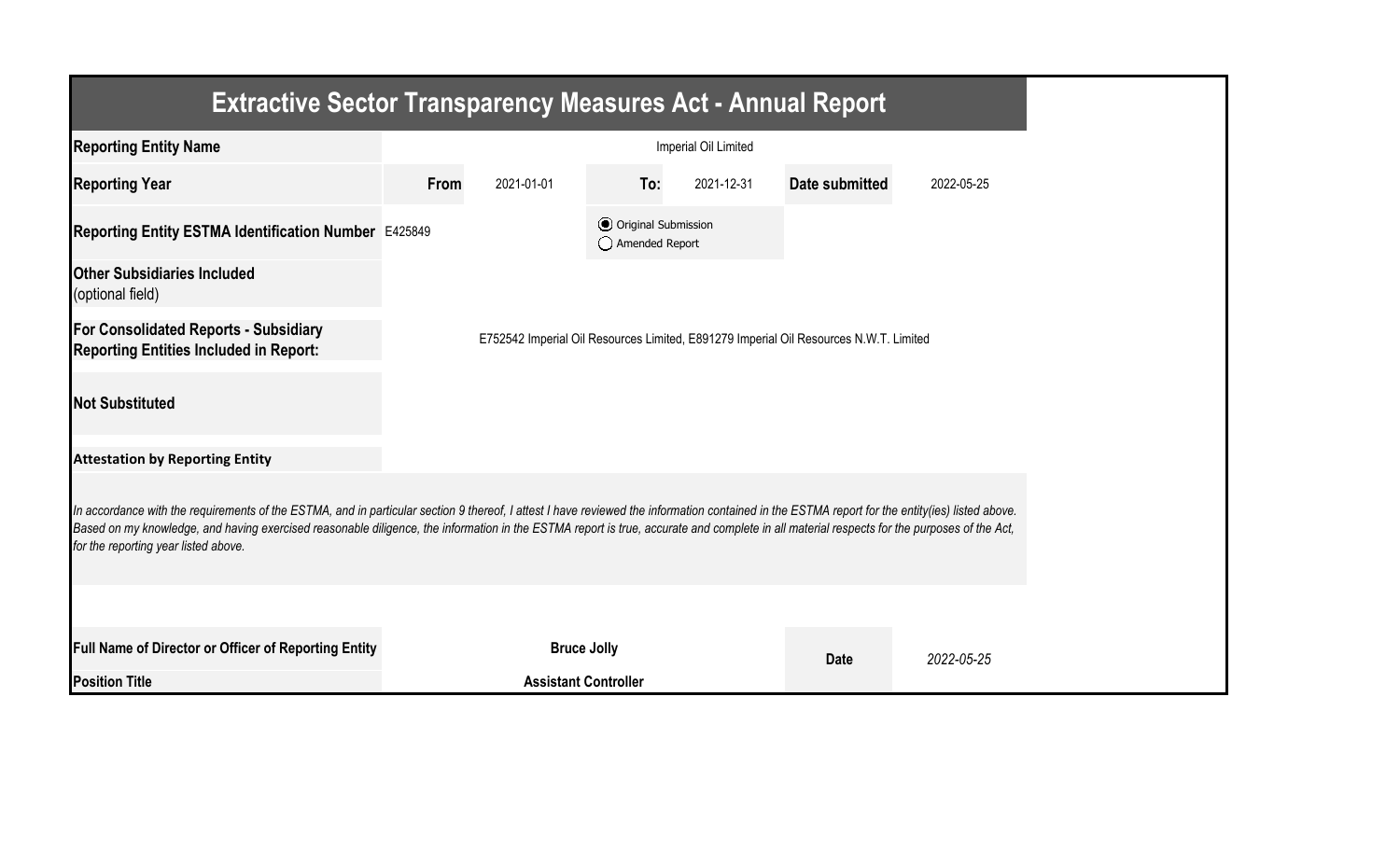| <b>Extractive Sector Transparency Measures Act - Annual Report</b>                                                     |                                                                                                                                                                                                                                |                                                                                 |            |                  |            |                                |                |                  |                                       |                                      |                                                                                                                                                                                        |  |
|------------------------------------------------------------------------------------------------------------------------|--------------------------------------------------------------------------------------------------------------------------------------------------------------------------------------------------------------------------------|---------------------------------------------------------------------------------|------------|------------------|------------|--------------------------------|----------------|------------------|---------------------------------------|--------------------------------------|----------------------------------------------------------------------------------------------------------------------------------------------------------------------------------------|--|
| <b>Reporting Year</b><br><b>Reporting Entity Name</b><br><b>Reporting Entity ESTMA</b><br><b>Identification Number</b> | From:                                                                                                                                                                                                                          | 2021-01-01<br>Imperial Oil Limited<br>E425849                                   | To:        | 2021-12-31       |            | Currency of the Report CAD     |                |                  |                                       |                                      |                                                                                                                                                                                        |  |
| <b>Subsidiary Reporting Entities (if</b><br>necessary)                                                                 | E752542 Imperial Oil Resources Limited, E891279 Imperial Oil Resources N.W.T. Limited                                                                                                                                          |                                                                                 |            |                  |            |                                |                |                  |                                       |                                      |                                                                                                                                                                                        |  |
| <b>Payments by Payee</b>                                                                                               |                                                                                                                                                                                                                                |                                                                                 |            |                  |            |                                |                |                  |                                       |                                      |                                                                                                                                                                                        |  |
| Country                                                                                                                | Payee Name <sup>1</sup>                                                                                                                                                                                                        | Departments, Agency, etc<br>within Payee that Received<br>Payments <sup>2</sup> | Taxes      | <b>Royalties</b> | Fees       | <b>Production Entitlements</b> | <b>Bonuses</b> | <b>Dividends</b> | Infrastructure<br>mprovement Payments | <b>Total Amount paid to</b><br>Payee | Notes <sup>34</sup>                                                                                                                                                                    |  |
| Canada                                                                                                                 | <b>GOVERNMENT OF ALBERTA</b>                                                                                                                                                                                                   |                                                                                 |            | 797,370,000      | 21,250,000 |                                |                |                  |                                       |                                      | Includes royalties of \$70,000 paid "in-<br>kind". The value of "in-kind"<br>818,620,000 payments is calculated by applying a<br>monthly facility average price to<br>royalty volumes. |  |
| Canada                                                                                                                 | REGIONAL MUNICIPALITY OF WOOD BUFFALO                                                                                                                                                                                          |                                                                                 | 49,920,000 |                  |            |                                |                |                  |                                       | 49,920,000                           |                                                                                                                                                                                        |  |
| Canada                                                                                                                 | Municipal District of Bonnyville No 87                                                                                                                                                                                         |                                                                                 | 27,350,000 |                  |            |                                |                |                  |                                       | 27,350,000                           |                                                                                                                                                                                        |  |
| Canada                                                                                                                 | MIKISEW CREE FIRST NATION                                                                                                                                                                                                      |                                                                                 |            |                  | 4,330,000  |                                |                |                  |                                       | 4,330,000                            |                                                                                                                                                                                        |  |
| Canada                                                                                                                 | FORT MCKAY FIRST NATION                                                                                                                                                                                                        |                                                                                 |            |                  | 4,180,000  |                                |                |                  |                                       | 4,180,000                            |                                                                                                                                                                                        |  |
| Canada                                                                                                                 | TOWN OF NORMAN WELLS                                                                                                                                                                                                           |                                                                                 | 3,260,000  |                  |            |                                |                |                  |                                       | 3,260,000                            |                                                                                                                                                                                        |  |
| Canada                                                                                                                 | ATHABASCA CHIPEWYAN FIRST NATION                                                                                                                                                                                               |                                                                                 |            |                  | 3,210,000  |                                |                |                  |                                       | 3,210,000                            |                                                                                                                                                                                        |  |
| Canada                                                                                                                 | <b>COLD LAKE FIRST NATIONS</b>                                                                                                                                                                                                 |                                                                                 |            |                  | 1,820,000  |                                |                |                  |                                       | 1,820,000                            |                                                                                                                                                                                        |  |
| Canada                                                                                                                 | FORT MCMURRAY #468 FIRST NATION                                                                                                                                                                                                |                                                                                 |            |                  | 1,600,000  |                                |                |                  |                                       | 1,600,000                            |                                                                                                                                                                                        |  |
| Canada                                                                                                                 | FORT MCKAY METIS COMMUNITY ASSOCIATION                                                                                                                                                                                         |                                                                                 |            |                  | 990,000    |                                |                |                  |                                       | 990,000                              |                                                                                                                                                                                        |  |
| Canada                                                                                                                 | METIS NATION OF ALBERTA ASSOCIATION LOCAL #125 FORT CHIPEWYAN                                                                                                                                                                  |                                                                                 |            |                  | 930,000    |                                |                |                  |                                       | 930,000                              |                                                                                                                                                                                        |  |
| Canada                                                                                                                 | METIS NATION OF ALBERTA ASSOCIATION LOCAL #1935 FORT MCMURRAY                                                                                                                                                                  |                                                                                 |            |                  | 850,000    |                                |                |                  |                                       | 850,000                              |                                                                                                                                                                                        |  |
| Canada                                                                                                                 | GOVERNMENT OF BRITISH COLUMBIA                                                                                                                                                                                                 |                                                                                 | 10,000     |                  | 820,000    |                                |                |                  |                                       | 830,000                              |                                                                                                                                                                                        |  |
| Canada                                                                                                                 | ELIZABETH METIS SETTLEMENT                                                                                                                                                                                                     |                                                                                 |            |                  | 710,000    |                                |                |                  |                                       | 710,000                              |                                                                                                                                                                                        |  |
| Canada                                                                                                                 | <b>GOVERNMENT OF CANADA</b>                                                                                                                                                                                                    |                                                                                 |            |                  | 340,000    |                                |                |                  |                                       | 340,000                              |                                                                                                                                                                                        |  |
| Canada                                                                                                                 | ONION LAKE CREE NATION                                                                                                                                                                                                         |                                                                                 |            |                  | 310,000    |                                |                |                  |                                       | 310,000                              |                                                                                                                                                                                        |  |
| Canada                                                                                                                 | WHITEFISH LAKE FIRST NATION                                                                                                                                                                                                    |                                                                                 |            |                  | 220,000    |                                |                |                  |                                       | 220,000                              |                                                                                                                                                                                        |  |
| Canada                                                                                                                 | INUVIALUIT REGIONAL CORPORATION                                                                                                                                                                                                |                                                                                 |            |                  | 170,000    |                                |                |                  |                                       | 170,000                              |                                                                                                                                                                                        |  |
| Canada                                                                                                                 | HEART LAKE FIRST NATION                                                                                                                                                                                                        |                                                                                 |            |                  | 160,000    |                                |                |                  |                                       | 160,000                              |                                                                                                                                                                                        |  |
|                                                                                                                        |                                                                                                                                                                                                                                |                                                                                 |            |                  |            |                                |                |                  |                                       |                                      |                                                                                                                                                                                        |  |
|                                                                                                                        |                                                                                                                                                                                                                                |                                                                                 |            |                  |            |                                |                |                  |                                       |                                      |                                                                                                                                                                                        |  |
|                                                                                                                        |                                                                                                                                                                                                                                |                                                                                 |            |                  |            |                                |                |                  |                                       |                                      |                                                                                                                                                                                        |  |
|                                                                                                                        |                                                                                                                                                                                                                                |                                                                                 |            |                  |            |                                |                |                  |                                       |                                      |                                                                                                                                                                                        |  |
|                                                                                                                        |                                                                                                                                                                                                                                |                                                                                 |            |                  |            |                                |                |                  |                                       |                                      |                                                                                                                                                                                        |  |
|                                                                                                                        |                                                                                                                                                                                                                                |                                                                                 |            |                  |            |                                |                |                  |                                       |                                      |                                                                                                                                                                                        |  |
|                                                                                                                        |                                                                                                                                                                                                                                |                                                                                 |            |                  |            |                                |                |                  |                                       |                                      |                                                                                                                                                                                        |  |
|                                                                                                                        |                                                                                                                                                                                                                                |                                                                                 |            |                  |            |                                |                |                  |                                       |                                      |                                                                                                                                                                                        |  |
|                                                                                                                        |                                                                                                                                                                                                                                |                                                                                 |            |                  |            |                                |                |                  |                                       |                                      |                                                                                                                                                                                        |  |
| <b>Additional Notes:</b>                                                                                               | This consolidated report includes payments for the period of January 1, 2021 to December 31, 2021, for the following reporting entities: E752542 Imperial Oil Resources Limited, E891279 Imperial Oil Resources N.W.T. Limited |                                                                                 |            |                  |            |                                |                |                  |                                       |                                      |                                                                                                                                                                                        |  |